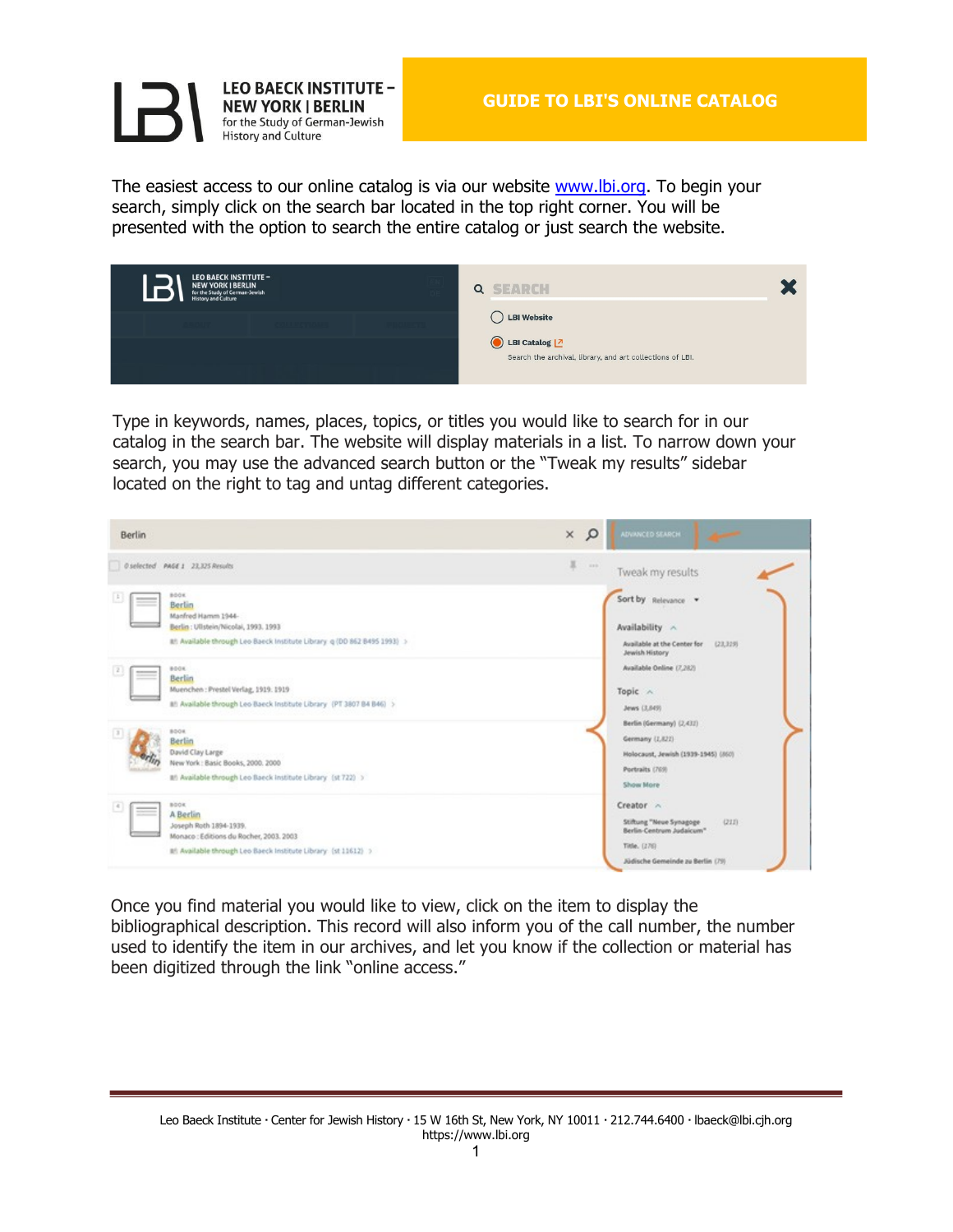|                | ARCHIVAL MAFERIALS<br>Jüdische Gemeinde zu Berlin<br>1933-1938 | Records of the Administration of the Berlin Community, 1933-1938.                                                                                                                                                                                                                                                                                                                                                                                                                                                                                                                                                                                                                                                                                               |
|----------------|----------------------------------------------------------------|-----------------------------------------------------------------------------------------------------------------------------------------------------------------------------------------------------------------------------------------------------------------------------------------------------------------------------------------------------------------------------------------------------------------------------------------------------------------------------------------------------------------------------------------------------------------------------------------------------------------------------------------------------------------------------------------------------------------------------------------------------------------|
|                | / Online access (2 >                                           | 81: Available through Leo Baeck Institute Archives: LBI Berlin Collection (LBIJMB MF 587) >                                                                                                                                                                                                                                                                                                                                                                                                                                                                                                                                                                                                                                                                     |
| top            |                                                                |                                                                                                                                                                                                                                                                                                                                                                                                                                                                                                                                                                                                                                                                                                                                                                 |
| <b>SETAILS</b> | Details                                                        |                                                                                                                                                                                                                                                                                                                                                                                                                                                                                                                                                                                                                                                                                                                                                                 |
| SET IT         | Title<br>Creator                                               | Records of the Administration of the Berlin Community, 1933-1938.<br>Jüdische Gemeinde zu Berlin >                                                                                                                                                                                                                                                                                                                                                                                                                                                                                                                                                                                                                                                              |
| LEND TO:       | <b>Description</b>                                             | The collection contains records from the administration and executive committee of the Bedin Community from<br>1933-1938.                                                                                                                                                                                                                                                                                                                                                                                                                                                                                                                                                                                                                                       |
| zucs.          | Index/Finding Aid                                              | Finding aid available online.                                                                                                                                                                                                                                                                                                                                                                                                                                                                                                                                                                                                                                                                                                                                   |
|                | <b>Creation Date</b>                                           | 1933-1938                                                                                                                                                                                                                                                                                                                                                                                                                                                                                                                                                                                                                                                                                                                                                       |
|                | Subjects                                                       | Júdische Gemeinde zu Berlin >                                                                                                                                                                                                                                                                                                                                                                                                                                                                                                                                                                                                                                                                                                                                   |
|                |                                                                | Jewish communities, leadership >                                                                                                                                                                                                                                                                                                                                                                                                                                                                                                                                                                                                                                                                                                                                |
|                |                                                                | Jews-Germany - Berlin - History >                                                                                                                                                                                                                                                                                                                                                                                                                                                                                                                                                                                                                                                                                                                               |
|                |                                                                | Jews -- Intellectual life -- Genmany -- Berlin -- 1913-1945 >                                                                                                                                                                                                                                                                                                                                                                                                                                                                                                                                                                                                                                                                                                   |
|                |                                                                | Jews -- Persecutions -- Germany -- Berlin -- 1933-1945 >                                                                                                                                                                                                                                                                                                                                                                                                                                                                                                                                                                                                                                                                                                        |
|                |                                                                | Berlin (Germany) >                                                                                                                                                                                                                                                                                                                                                                                                                                                                                                                                                                                                                                                                                                                                              |
|                |                                                                | Berlin (Germany). - Officials and employees 3                                                                                                                                                                                                                                                                                                                                                                                                                                                                                                                                                                                                                                                                                                                   |
|                |                                                                | Archival materials 5                                                                                                                                                                                                                                                                                                                                                                                                                                                                                                                                                                                                                                                                                                                                            |
|                |                                                                | Finding July 3                                                                                                                                                                                                                                                                                                                                                                                                                                                                                                                                                                                                                                                                                                                                                  |
|                | Physical Description                                           | 1 linear R.                                                                                                                                                                                                                                                                                                                                                                                                                                                                                                                                                                                                                                                                                                                                                     |
|                | Language                                                       | Corman                                                                                                                                                                                                                                                                                                                                                                                                                                                                                                                                                                                                                                                                                                                                                          |
|                | Access Rights                                                  | Collection is digitized. Follow the links in the finding aid to access the digitized material.<br>Collection has been digitized. Follow the links in the finding aid to access the digitized materials.<br>This material has been digitized to expand access while protecting the materials from degradation through physical<br>handling. Access to the original materials in the reading room of the Center for Jewish History in New York City will<br>only be granted to users who can demonstrate a legitimate research need to do so. Please submit requests to view<br>original materials via email to Ibaeck@Ibi.cjh.org and include a description of your research project and an<br>explanation of why access to the physical materials is necessary. |
|                | <b>Call/Accession Number</b>                                   | AR 6321<br>MF S&T                                                                                                                                                                                                                                                                                                                                                                                                                                                                                                                                                                                                                                                                                                                                               |
|                | Collection                                                     | 18                                                                                                                                                                                                                                                                                                                                                                                                                                                                                                                                                                                                                                                                                                                                                              |
|                | System Number                                                  | C.IH ALEPH000399005                                                                                                                                                                                                                                                                                                                                                                                                                                                                                                                                                                                                                                                                                                                                             |

If the material has been digitized, the links tab at the bottom of the bibliographical record will display an option to view the item. By clicking on the digital form link, you will either be taken to single digital images - or if the collection is larger, you will be taken to another website where you will be able to view a so-called finding aid.

| REQUEST ITEM                                                                     |                  |               |              |                |                |            |    |
|----------------------------------------------------------------------------------|------------------|---------------|--------------|----------------|----------------|------------|----|
| LOCATION ITEMS                                                                   |                  |               |              |                |                |            |    |
| Leo Baeck Institute Archives<br>Available, LBI Berlin Collection (LBIJMB MF 587) |                  |               |              |                |                |            | Ξ¢ |
| LBI Archives AR 6121 Available Online                                            |                  |               |              |                |                |            | v  |
| LBI Microfilm Cabinets MF 587 Available                                          |                  |               |              |                |                |            |    |
| LBI Berlin Collection LBLIMB MF 587 Available                                    |                  |               |              |                |                |            |    |
|                                                                                  |                  |               |              |                |                |            |    |
| Send to<br>ħ<br>B<br>EXPORT BIBTEX<br>EXPORT RIS<br>⊡<br>E-MAIL                  | Ev.<br>REFINORAS | Γ۹<br>ENDNOTE | ħ<br>EASHBIB | 99<br>CITATION | P<br>PERMALINK | ē<br>PRINT |    |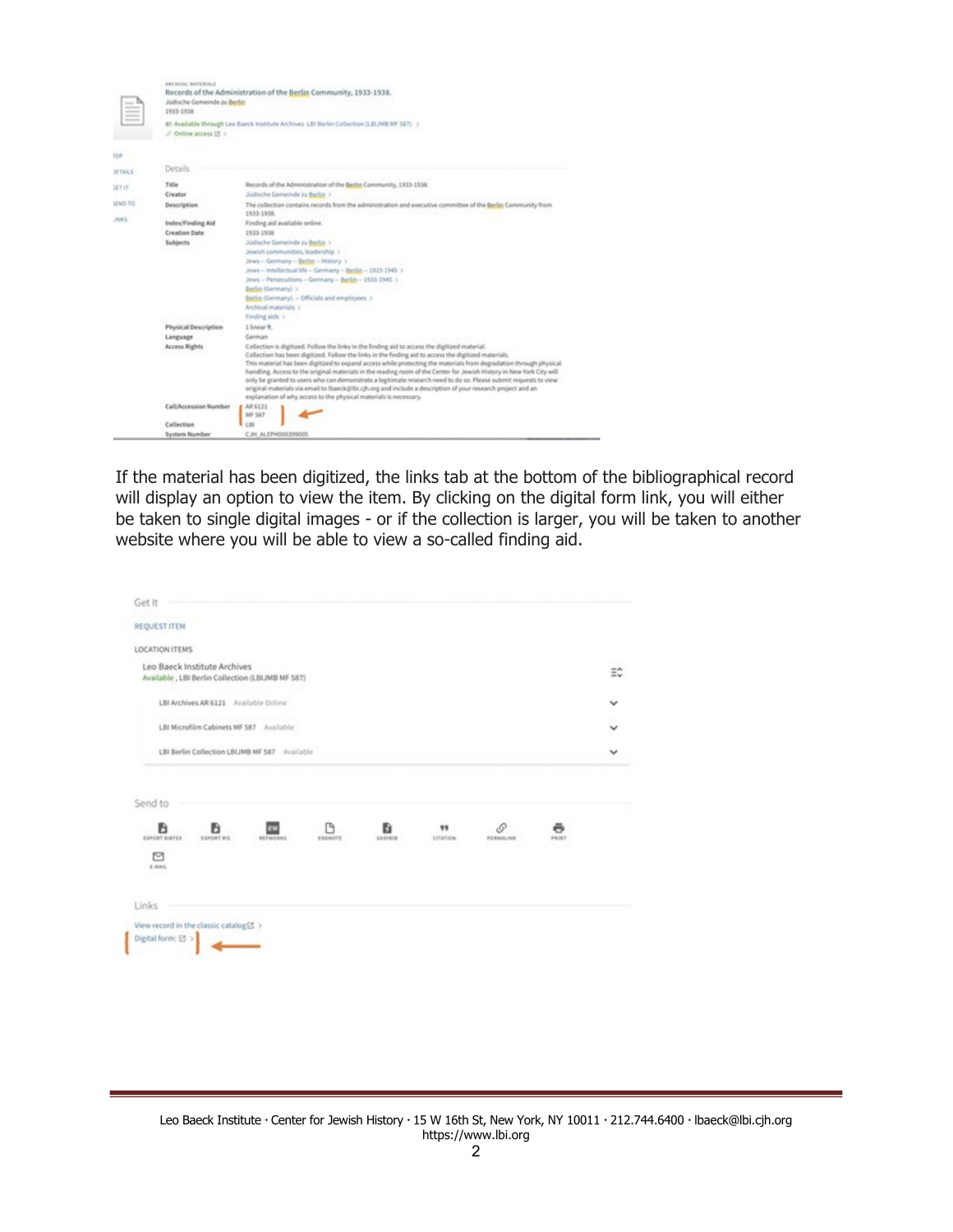This finding aid website will also display more detailed information as to the arrangement of the collection.

On the right, you will find a sidebar "Collection organization" that you will be able to click on and choose what series and folder you would like to view. The links there will take you to the digitized version of the materials.

| Records of the Administration of the Berlin Community                                                                   |                                                   |          |  |  |
|-------------------------------------------------------------------------------------------------------------------------|---------------------------------------------------|----------|--|--|
| Gollection Identifier: AR 6121 / MF 587                                                                                 |                                                   | Citation |  |  |
| Leo Baeck Institute   Records of the Administration of the Berlin Community                                             |                                                   |          |  |  |
| Collection Overview Collection Organization Container Inventory                                                         |                                                   |          |  |  |
| <b>Scope and Content Note</b>                                                                                           | Search Collection                                 |          |  |  |
| The collection contains records from the administration and executive committee of the Berlin Community from 1933-1938. | From year                                         | To year  |  |  |
| <b>Dates</b>                                                                                                            |                                                   |          |  |  |
| 1933-1938                                                                                                               | Search                                            |          |  |  |
| Creator                                                                                                                 |                                                   |          |  |  |
| · Jüdische Gemeinde zu Berlin (Organization)                                                                            | <b>Collection organization</b>                    |          |  |  |
| <b>Language of Materials</b>                                                                                            | Records of the Administration of the Berlin Commu |          |  |  |
| This collection is in German.                                                                                           | > Records of the Administration of the Berlin Com |          |  |  |
| <b>Access Restrictions</b>                                                                                              |                                                   |          |  |  |
| Open to researchers.                                                                                                    |                                                   |          |  |  |
| <b>Access Information</b>                                                                                               |                                                   |          |  |  |
| Collection is digitized. Follow the links in the Container List to access the digitized materials.                      |                                                   |          |  |  |
| <b>Use Restrictions</b>                                                                                                 |                                                   |          |  |  |
| There may be some restrictions on the use of the collection. For more information, contact:                             |                                                   |          |  |  |
| Leo Baeck Institute, Center for Jewish History, 15 West 16th Street, New York, NY 10011                                 |                                                   |          |  |  |
| three of the Minimum of Alberta Controller, which                                                                       |                                                   |          |  |  |

When you click on "Collection organization" on the right side and then on a "folder" (only then) you will get access to "view the folder."